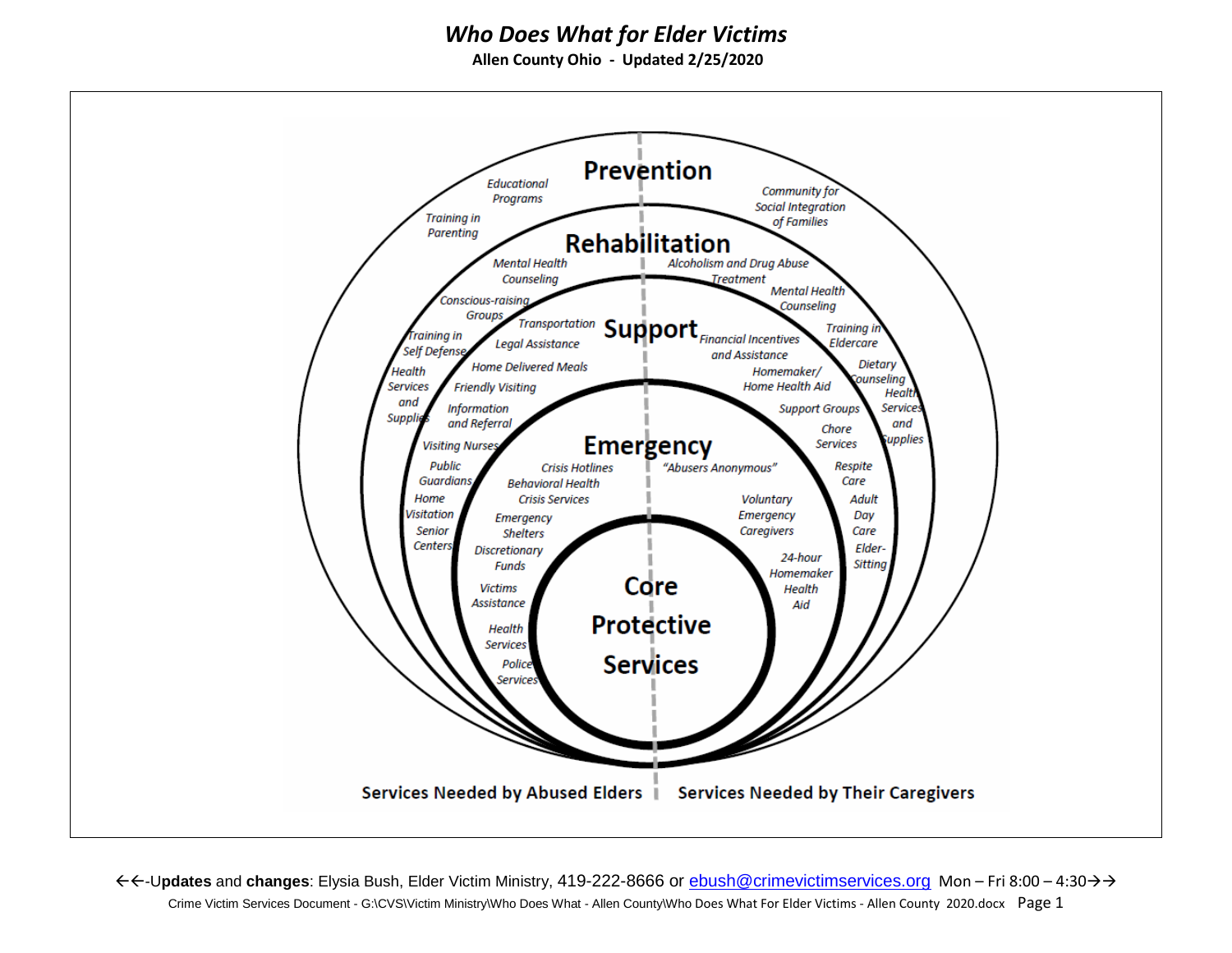**Allen County Ohio - Updated 2/25/2020**

| Services<br>Protective<br>Core | <b>Adult Protective Services</b><br>(APS), division of Job and<br><b>Family Services</b><br>Allen County referral line for<br><b>Adult Protective Services:</b><br>419-999-0251<br><b>Jacob Larger</b><br><b>Human Resource</b><br>Administrator<br>419-999-0302<br>Jacob.Larger@jfs.ohio.gov | -Prevent, reduce, and remedy conditions that cause adults over 60 to be endangered by<br>providing services appropriate to the needs of the adult.<br>-Protect elderly who are handicapped by the infirmities of aging or who have a physical<br>or mental impairment.<br>-The person must be living in an independent living arrangement.<br>-Face-to-face home visit to investigate concern.<br>-Assist the vulnerable adult as well as the alleged perpetrator.<br>-If there is a need for protective services, an APS worker will work with adult victim and<br>others to reduce or eliminate danger.<br>-Assist the adult to remain in his/her home or community.<br>-Legal action is taken only after all other appropriate solutions have been explored.<br>-Refer to law enforcement and Crime Victim Services.<br>-Maximize the adult's independence and self-direction. (ORC 5101.60-72 &<br>www.OhioHOPES.org) |
|--------------------------------|-----------------------------------------------------------------------------------------------------------------------------------------------------------------------------------------------------------------------------------------------------------------------------------------------|---------------------------------------------------------------------------------------------------------------------------------------------------------------------------------------------------------------------------------------------------------------------------------------------------------------------------------------------------------------------------------------------------------------------------------------------------------------------------------------------------------------------------------------------------------------------------------------------------------------------------------------------------------------------------------------------------------------------------------------------------------------------------------------------------------------------------------------------------------------------------------------------------------------------------|
| Emergency:<br>LTC Ombudsman    | Long Term Care Ombudsman<br>419-223-6474<br>1-800-421-7277 ext. 3500<br><b>Supervisor</b><br>Marianne Bradshaw<br><b>Workers</b><br>Kaleb Coil<br><b>Hannah Burns</b>                                                                                                                         | -Protect the health, safety, welfare, and rights of long-term care and assisted living<br>consumers.<br>-Investigate and resolve complaints<br>-Work with consumers, their families, and provider staff to ensure the highest quality of<br>care possible.<br>-Support consumer autonomy--including the right to privacy, to make own decisions, and<br>to remain independent as long as possible.<br>-Refer to law enforcement and appropriate regulatory agencies as needed.<br>-Selection assistance to those considering a long-term care setting.<br>-Educate long-term care provider staff and the community on the rights of residents;<br>elder abuse, neglect and financial exploitation.<br>-Staff and volunteers (ombudsman associates) trained and certified through the Ohio<br>Department of Aging.                                                                                                         |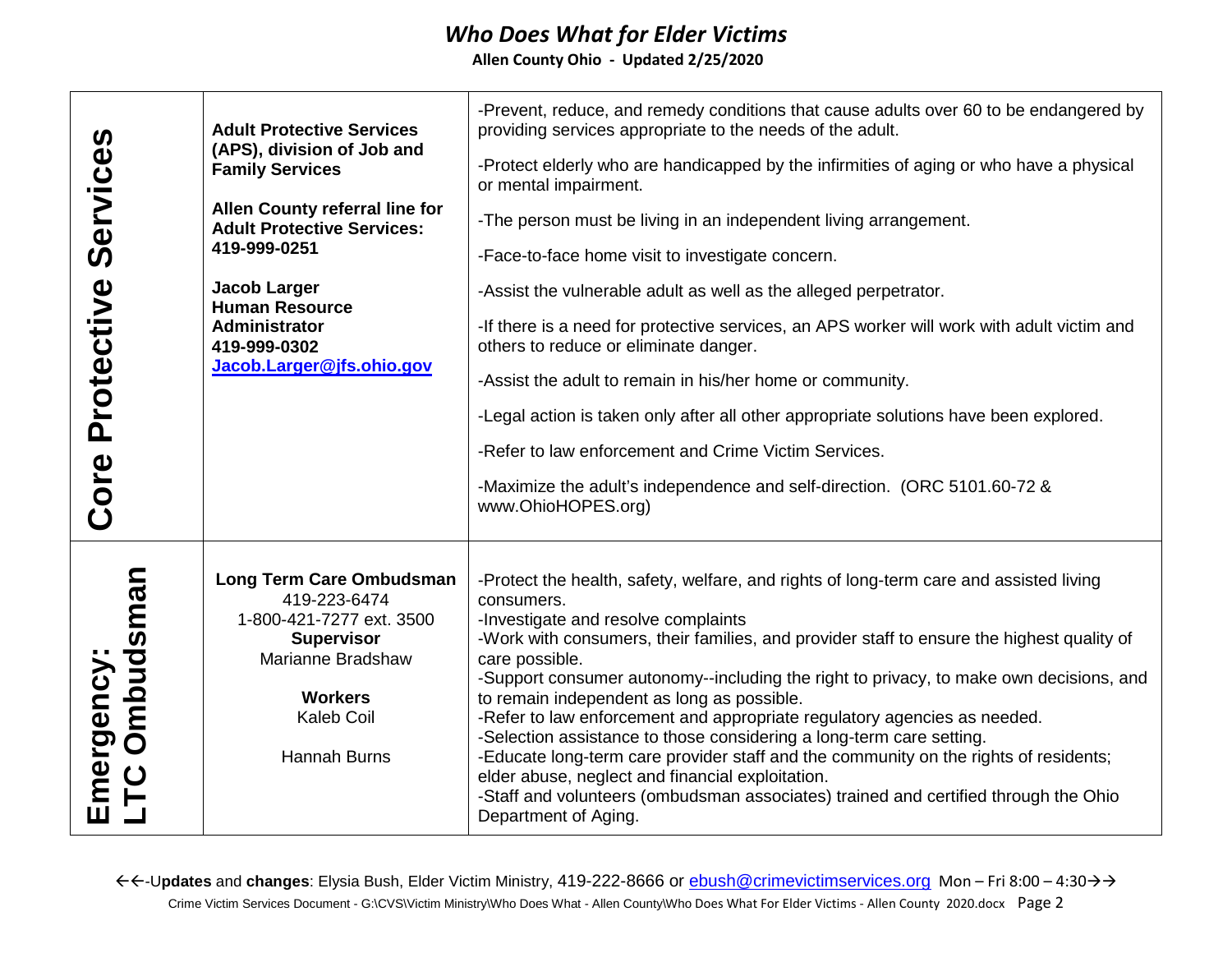**Allen County Ohio - Updated 2/25/2020**

| Emergency<br>Services<br>Police | <b>Allen County Sheriff's Office</b><br><b>Sheriff</b><br><b>Matt Treglia</b><br>333 N. Main Street<br>P.O. Box 1243<br>Lima, OH 45802-1243<br>(419) 227-3535 | -Where the elements of a crime exist, arrest alleged perpetrator(s).<br>-May be able to make an arrest without the victim's consent.<br>-Interview victim and witnesses and collect evidence.<br>-Present report of case to Prosecutor for charging decision.<br>-May accompany advocates and APS on home visits.<br>-Conduct wellbeing checks.<br>-Report to Adult Protective Services. |
|---------------------------------|---------------------------------------------------------------------------------------------------------------------------------------------------------------|------------------------------------------------------------------------------------------------------------------------------------------------------------------------------------------------------------------------------------------------------------------------------------------------------------------------------------------------------------------------------------------|
|                                 | <b>Law Enforcement</b>                                                                                                                                        | <b>Marion Township Police Dept.</b>                                                                                                                                                                                                                                                                                                                                                      |
|                                 |                                                                                                                                                               | <b>Chief Doug Vermillion</b>                                                                                                                                                                                                                                                                                                                                                             |
|                                 | <b>Lima Police Department</b><br>419-227-4444                                                                                                                 | 419-692-8846                                                                                                                                                                                                                                                                                                                                                                             |
|                                 | www.limapolice.com                                                                                                                                            | Off-Hours Emergency: Sheriff's Office Dispatch                                                                                                                                                                                                                                                                                                                                           |
|                                 | Sergeant Jason Garlock                                                                                                                                        | <b>Perry Township Police Department</b>                                                                                                                                                                                                                                                                                                                                                  |
|                                 | 419-221-5291                                                                                                                                                  | 419-221-1870                                                                                                                                                                                                                                                                                                                                                                             |
| Services                        | jason.garlock@cityhall.lima.oh.us                                                                                                                             | <b>Shawnee Township Police Department</b>                                                                                                                                                                                                                                                                                                                                                |
|                                 |                                                                                                                                                               | 419-227-1115                                                                                                                                                                                                                                                                                                                                                                             |
|                                 | <b>American Township Police</b>                                                                                                                               | <b>Spencerville Police Department</b>                                                                                                                                                                                                                                                                                                                                                    |
| Police                          | Department 419-331-6788                                                                                                                                       | 419-647-4141                                                                                                                                                                                                                                                                                                                                                                             |
|                                 |                                                                                                                                                               | <b>St Rita's Campus Police</b>                                                                                                                                                                                                                                                                                                                                                           |
|                                 | <b>Bluffton Police Department</b>                                                                                                                             | Jeff Ramey                                                                                                                                                                                                                                                                                                                                                                               |
|                                 | Chief Ryan Burkholder 419-358-                                                                                                                                | 419-226-9663                                                                                                                                                                                                                                                                                                                                                                             |
|                                 | 2691                                                                                                                                                          |                                                                                                                                                                                                                                                                                                                                                                                          |
|                                 | policechief@bluffton-ohio.com                                                                                                                                 | -Where the elements of a crime exist, arrest alleged perpetrator(s).                                                                                                                                                                                                                                                                                                                     |
|                                 |                                                                                                                                                               | -May be able to make an arrest without the victim's consent.                                                                                                                                                                                                                                                                                                                             |
|                                 | <b>Delphos Police Department</b>                                                                                                                              | -Interview victim and witnesses and collect evidence.                                                                                                                                                                                                                                                                                                                                    |
|                                 | <b>Chief Mark Slate</b>                                                                                                                                       | -Present report of case to Prosecutor for charging decision.                                                                                                                                                                                                                                                                                                                             |
|                                 | 419-692-4015                                                                                                                                                  | -May accompany advocates and APS on home visits.                                                                                                                                                                                                                                                                                                                                         |
| Emergency                       |                                                                                                                                                               | -Conduct wellbeing checks.<br>-Report to Adult Protective Services.                                                                                                                                                                                                                                                                                                                      |
|                                 | <b>Elida Village Police</b>                                                                                                                                   |                                                                                                                                                                                                                                                                                                                                                                                          |
|                                 | 419-339-9481                                                                                                                                                  |                                                                                                                                                                                                                                                                                                                                                                                          |
|                                 |                                                                                                                                                               |                                                                                                                                                                                                                                                                                                                                                                                          |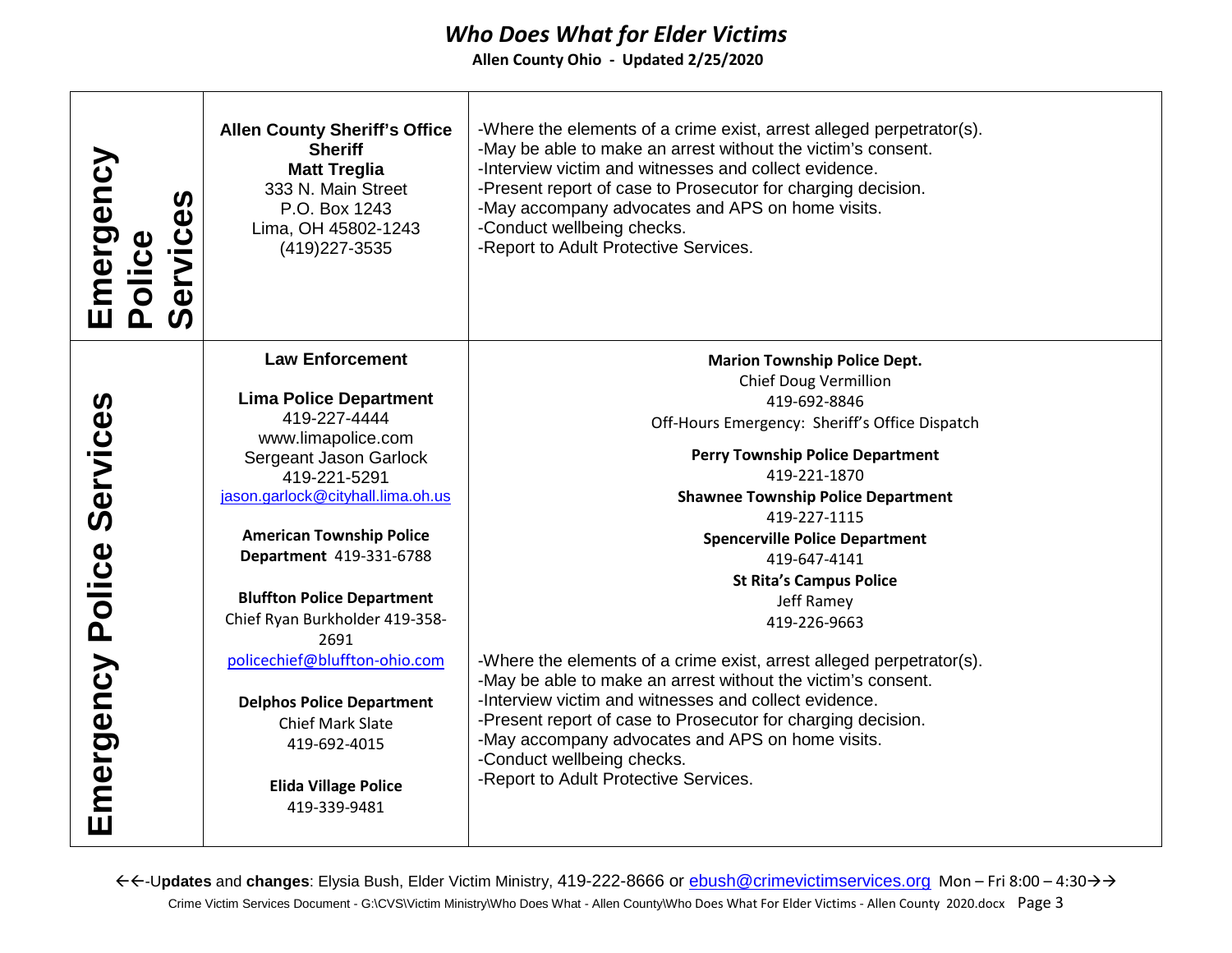**Allen County Ohio - Updated 2/25/2020**

| Emergency<br>Health     | $\boldsymbol{\omega}$<br>$\ddot{\mathbf{0}}$<br>><br>$\boldsymbol{\omega}$     | <b>Hospital</b><br><b>Lima Memorial Hospital</b><br>1001 Bellefontaine Ave, Lima,<br>OH 45804<br>(419) 228-3335                                           |                                                                                                                                                                                                     | days a week, from 11 a.m. to 11 p.m.<br>physicians have 24-hour-a-day access to specialists on-call throughout the hospital.        | If the emergency doesn't require major medical procedures or tests, the Fast Track area in the<br>Emergency Center cares for less serious injuries and illnesses, with its own dedicated team. In<br>most cases, Fast Track patients are in and out in less than 90 minutes. Fast Track is open seven<br>For the most acute emergencies, LMH has a Level II trauma center, where its Emergency Center |
|-------------------------|--------------------------------------------------------------------------------|-----------------------------------------------------------------------------------------------------------------------------------------------------------|-----------------------------------------------------------------------------------------------------------------------------------------------------------------------------------------------------|-------------------------------------------------------------------------------------------------------------------------------------|-------------------------------------------------------------------------------------------------------------------------------------------------------------------------------------------------------------------------------------------------------------------------------------------------------------------------------------------------------------------------------------------------------|
| mergency<br>diteal<br>Ш | <u>()</u><br>$\mathbf C$<br>i me<br>$\bf \Sigma$<br>$\boldsymbol{\omega}$<br>ၯ | Hospital<br><b>St. Rita's Medical Center</b><br>730 W Market St, Lima, OH<br>45801<br>Medical Center (419) 227-3361<br>Emergency Dept. (419) 226-<br>9442 | St. Rita's Westside-Luke<br><b>Urgent Care</b><br>(formerly Luke Medical)<br>2195 Allentown Road,<br>Lima<br>419-227-2245<br>8 a.m. - 8 p.m. Monday<br>through Saturday<br>10 a.m. to 6 p.m. Sunday | <b>St. Rita's Eastside Urgent Care</b><br>967 Bellefontaine Avenue, Lima<br>419-996-5895<br>8 a.m. - 8 p.m. Monday through Saturday |                                                                                                                                                                                                                                                                                                                                                                                                       |
| mergency<br>alt         | <b>S</b><br>Φ<br>ပ<br><u>S</u><br>Φ                                            | Hospital<br><b>St. Rita's Medical Center</b><br>300 W. Market St., Lima, 45801<br>419-226-9734<br>fax:419-996-2659                                        | St. Rita's Delphos<br><b>Ambulatory Care Center</b><br>1800 East 5th, Delphos<br>419-996-5030<br>$\beta$ a.m. - 8 p.m. Monday<br>through Saturday                                                   | <b>Putnam County</b><br><b>Ambulatory Care Center-</b><br>601 US 224<br>Glandorf, Ohio<br>419-538-6288                              | <b>Call-A-Nurse</b><br>8 AM - 12 Midnight<br>419-226-9000<br>800-437-4827                                                                                                                                                                                                                                                                                                                             |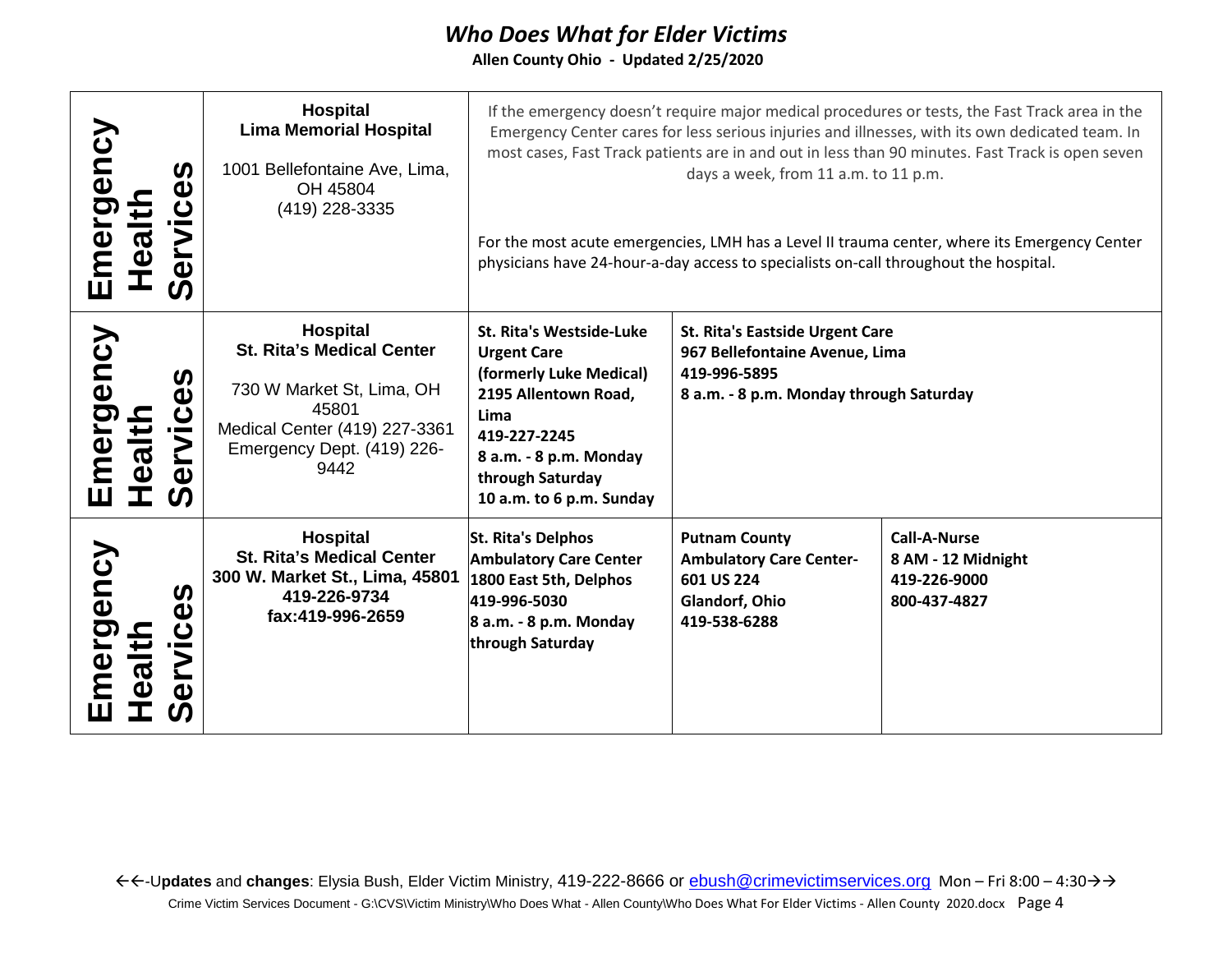|                                                                         | <b>Crime Victim Services</b>                                  | -Confidential relationship & communications with victim. |
|-------------------------------------------------------------------------|---------------------------------------------------------------|----------------------------------------------------------|
|                                                                         | <b>Court (and Police) Advocacy</b><br>for Elders              | -Counseling services for victims and families.           |
| と                                                                       | 419-222-8666                                                  | -Assist and advocate for victim through justice process  |
|                                                                         |                                                               | - Refer to community services.                           |
| Victii                                                                  | www.crimevictimservices.org                                   | -Safety planning and Protection Order assistance.        |
| $\boldsymbol{\omega}$<br>mergency<br>ssistance<br>$\boldsymbol{\omega}$ | <b>Abby Hefflinger</b><br>ahefflinger@crimevictimservices.org | -Court Hearing notifications.                            |
|                                                                         |                                                               | -Accompany victims to court.                             |
|                                                                         | Court Advocacy Supervisor and                                 | - Emergency financial assistance.                        |
|                                                                         | Attorney                                                      | -Assist filing for Ohio Victim Compensation Funds.       |
|                                                                         | <b>David Voth</b>                                             | -Liaison with law enforcement and prosecutors.           |
|                                                                         | dvoth@crimevictimservices.org                                 | -Collaboration with Adult Protective Services.           |
|                                                                         | <b>Executive Director</b>                                     |                                                          |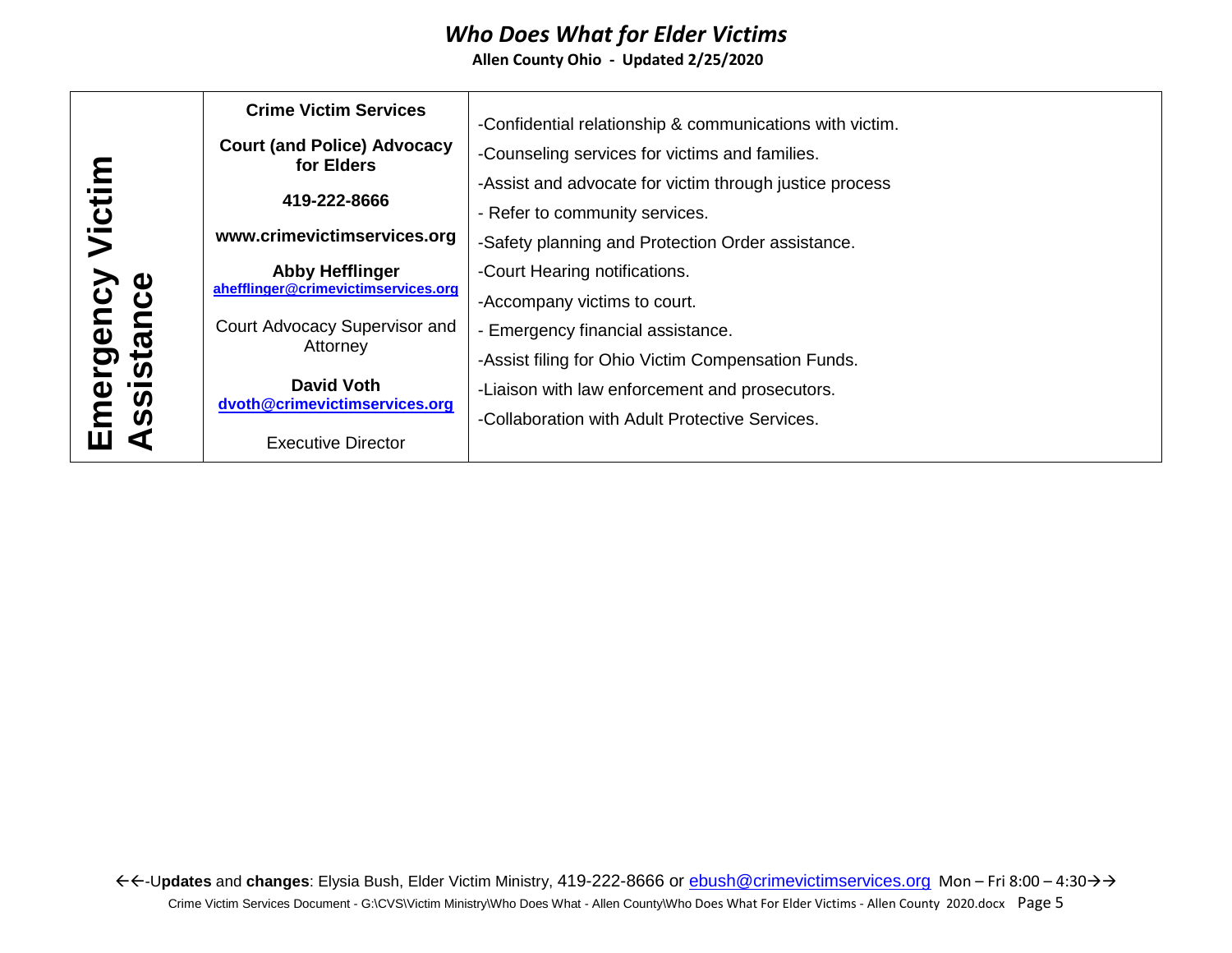|                         |             | <b>Elder Victim Ministry</b>                         | --Helps victims aged 60 + prevail over the trauma of a victimization                 |
|-------------------------|-------------|------------------------------------------------------|--------------------------------------------------------------------------------------|
|                         |             | of Crime Victim Services                             | -Safety planning and supports, including security camera assistance; Trauma informed |
|                         |             | 419-222-8666                                         | care, including free counseling and spiritual support, Volunteer Program: Visits,    |
| <b>UD</b>               |             | www.crimevictimservices.org                          | assistance, and companionship with volunteer advocates                               |
|                         |             | /elder-victim-ministry.html                          | -Justice system advocacy, including guidance on guardianships, POAs, Protection      |
|                         | ω           |                                                      | Orders; -Restitution, including ID theft recovery, emergency financial assistance,   |
|                         | <b>S</b>    | Becca Peckinpaugh, Putnam                            | mediation                                                                            |
|                         |             | Co. and Allen Co. Advocate                           | Are You OK? Telephone reassurance program                                            |
| $\overline{\mathbf{0}}$ | Φ           |                                                      | Hello Neighbor! One-on-one volunteer support and visitation program                  |
| <u>ටා</u>               | <b>Stal</b> | <b>Stephanie Evans</b>                               | <b>Adult Crime Education Workshops at senior service and housing locations</b>       |
| Φ                       | O           | <b>Sherry Smith</b><br><b>Allen County Advocates</b> | Get the Scoop on Scams & ID Theft Support Group at senior facilities                 |
|                         | S           |                                                      | -Public and faith community education, including World Elder Abuse Awareness Day     |
|                         | ഗ           | Elysia Bush, Director                                | events, Email: bpeckinpaugh@crimevictimservices.org,                                 |
|                         |             |                                                      | sevans@crimevictimservices.org, ssmith@crimevictimservices.org,                      |
|                         |             |                                                      | ebush@crimevictimservices.org                                                        |
|                         |             |                                                      |                                                                                      |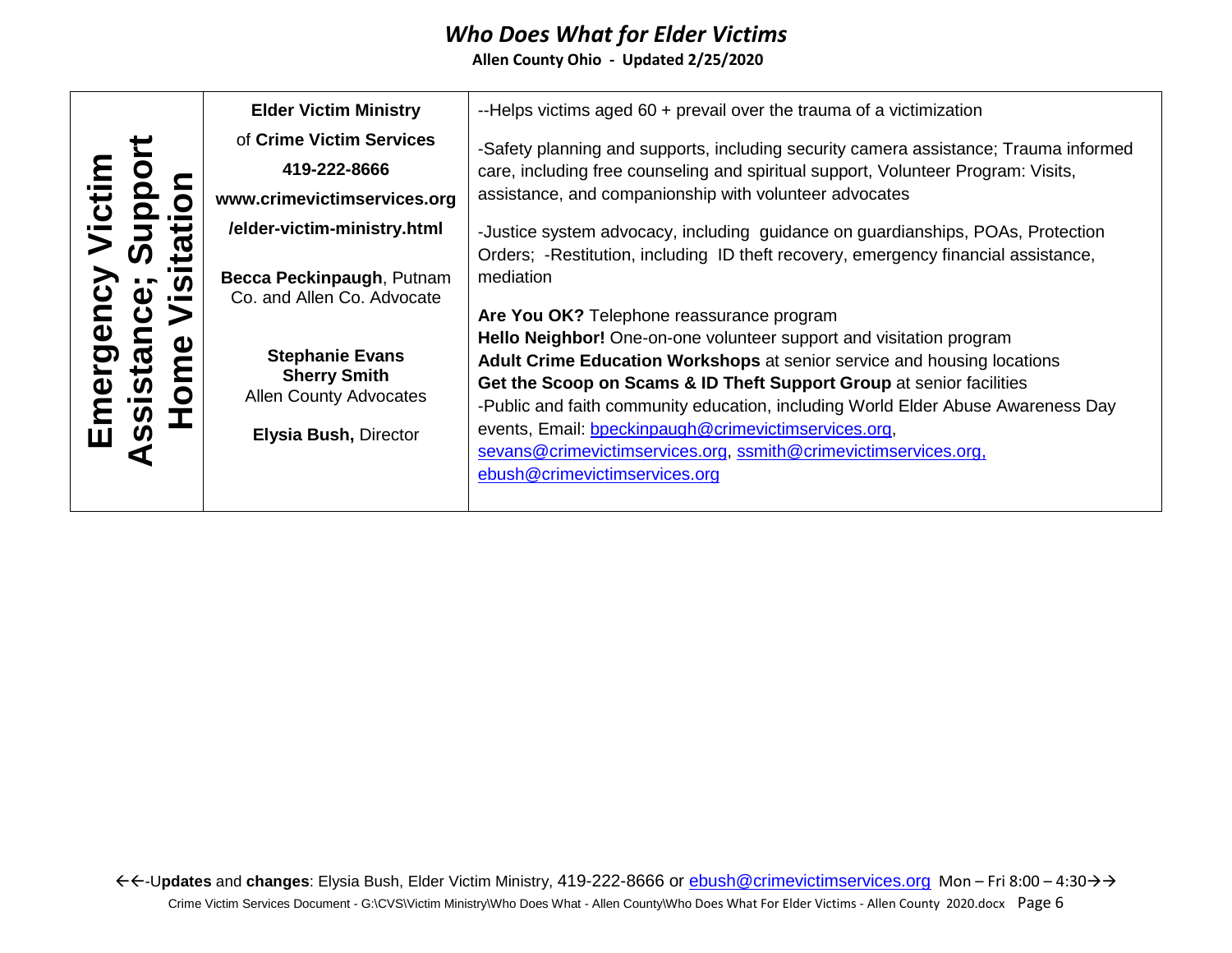| Emergency Victim<br>ssistance; Suppor<br>itation<br><u>ှိက</u><br>$\geq$<br>Home<br>₫ | <b>Awakenings Victim</b><br><b>Outreach</b><br><b>Shannon Hadding</b><br><b>Allison Stehlik</b><br>awakenings@psa3.org                                                                                                                                                         | Services provided:<br>Short term meals or groceries<br>Emergency short-term housing<br>Transportation to appointments<br>Short term crisis counseling to address trauma and grief<br>Information & Referral services<br>Case management<br>Other victim assistance services as needed<br>Educational trainings tailored for organizations, community members, banks, churches,<br>law enforcement, etc.                                                                                                                                                                                                                                                                                               |
|---------------------------------------------------------------------------------------|--------------------------------------------------------------------------------------------------------------------------------------------------------------------------------------------------------------------------------------------------------------------------------|-------------------------------------------------------------------------------------------------------------------------------------------------------------------------------------------------------------------------------------------------------------------------------------------------------------------------------------------------------------------------------------------------------------------------------------------------------------------------------------------------------------------------------------------------------------------------------------------------------------------------------------------------------------------------------------------------------|
| Emergency<br>ihelter<br><b>S</b>                                                      | <b>Domestic Violence Shelter</b><br><b>Court Advocacy - Crossroads</b><br>419-228-4357<br>www.crossroadscrisiscenter.com<br>click on Programs and Services/<br>Court Advocacy<br>Exec. Director Christel Keller<br>419-228-6692<br>Court Advocate<br>Gina Brun<br>419-228-4357 | -Confidential relationship and communications with victim.<br>-Information to the victim and various professionals about the dynamics of domestic<br>violence, including role of violence and sexual assault and the pattern of tactics; "see the<br>big picture."<br>-Offer alternatives including crisis and longer term resources based on victim's desires<br>and needs.<br>-Provide emergency shelter, legal advocacy, support groups.<br>-Accompany and support victims in court.<br>-Safety planning.<br>-Support the victim for as long as victim desires the advocate's involvement.<br>Weekly support group: Wednesdays, 10:00 - 11:00 a.m. Location: confidential, call the<br>day before. |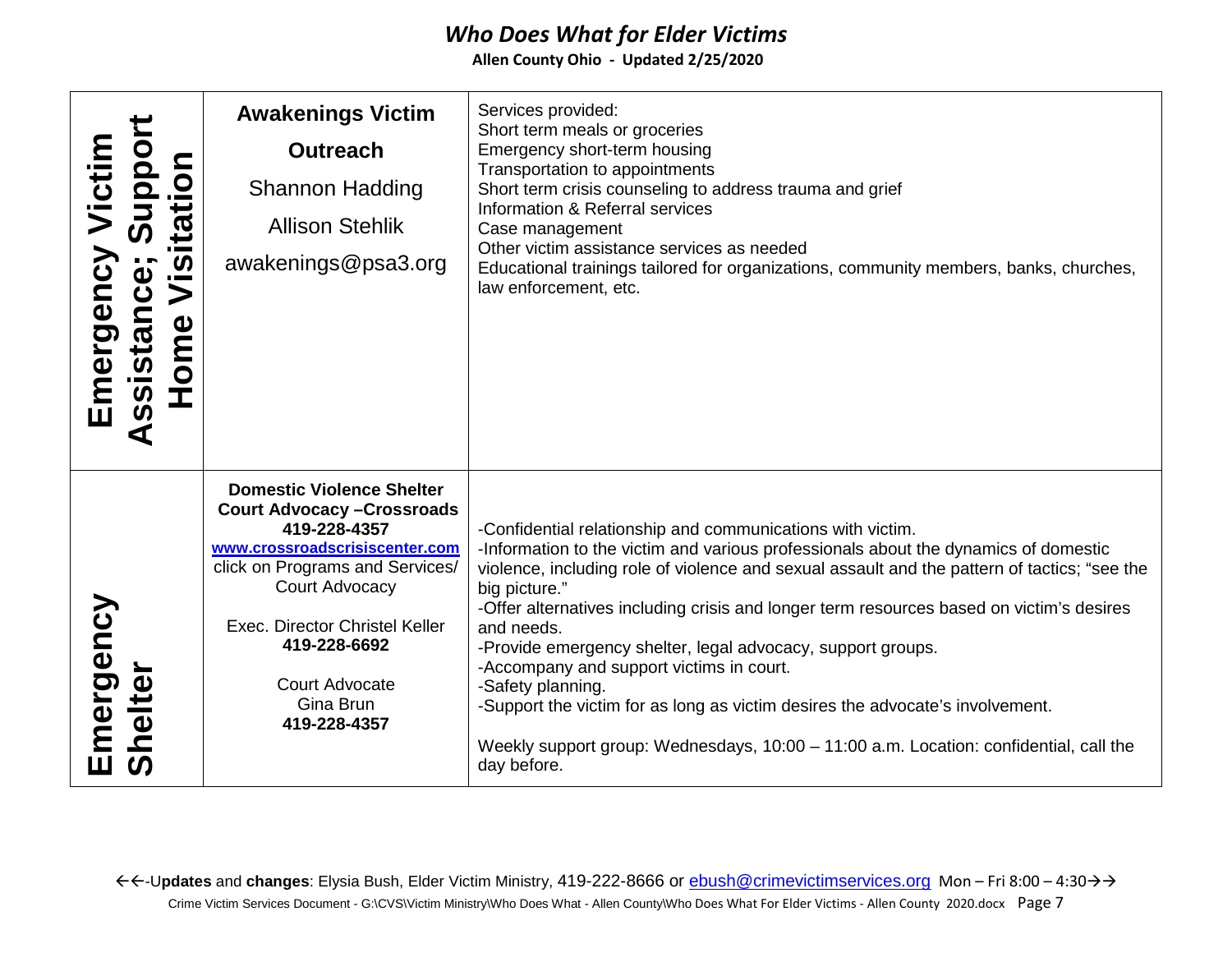| Emergency<br>helte<br><b>S</b>                                   | <b>Emergency Shelter</b><br><b>Shalom Center for Elder</b><br><b>Abuse Prevention,</b><br><b>Cedar Village Mason, Ohio</b><br>888-295-7453<br>shalomcenter@cedarvillage.org.<br>Requirements: must be agency<br>referred.                                                  | Emergency shelter for elder abuse victims aged 65 and older<br><b>Long-term Care Facility Emergency Shelter</b><br>*** Will provide policies, protocols to assist new shelters pro bono                                              |  |
|------------------------------------------------------------------|----------------------------------------------------------------------------------------------------------------------------------------------------------------------------------------------------------------------------------------------------------------------------|--------------------------------------------------------------------------------------------------------------------------------------------------------------------------------------------------------------------------------------|--|
| $\boldsymbol{\omega}$<br>Φ<br>Crisi<br>$\overline{\overline{5}}$ | <b>Nursing Home Abuse/Long Term Care Hotline</b><br>800-342-0533<br><b>Domestic Violence: Crossroads Crisis Center</b><br>419-228-4357 877-228-4357<br>Rape Crisis: Crime Victim Services 1-87-STOP-RAPE (1-877-867-7273)<br>We Care Crisis Center HOPELINE 1-800-567-4673 |                                                                                                                                                                                                                                      |  |
| O<br>Support<br>ပ<br>Φ<br><u>VOS</u>                             | <b>Felony Prosecutions</b><br>419-222-2462<br>Kenneth Sturgill<br>Assistant Prosecuting Attorney,<br><b>Criminal Division</b><br>KSturgill@allencountyohio.com<br>allencountyprosecutor.net                                                                                | -Reviewing and prosecuting all felony crimes, including crimes against the elderly,<br>disabled, and vulnerable populations. Some statutes have enhancements based on<br>crimes committed against persons 65 years of age and older. |  |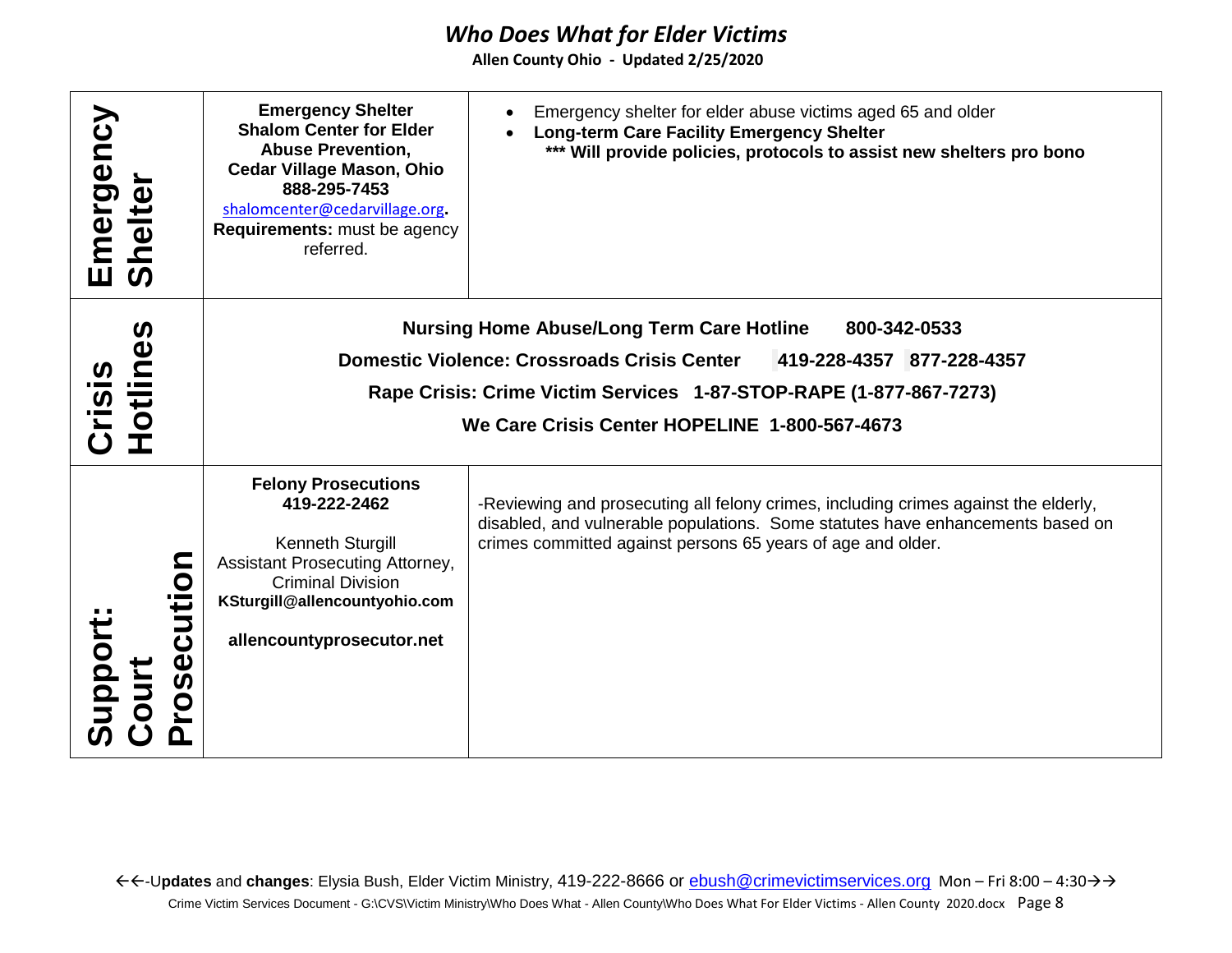| $\mathbf O$<br>rosecut<br>Support<br>Court                      | <b>Misdemeanor Prosecutions</b><br>419-221-5234<br><b>Rick Eddy</b><br>Chief, Criminal Division,<br><b>City Prosecutor's Office</b>                                                             | -Prosecute for violations of criminal law.<br>-Request protective and restraining orders.<br>-Recommend sentencing conditions to Court, including probation orders, restitution,<br>counseling and batterer's intervention.                                                                                                                                                                                                                                                                          |
|-----------------------------------------------------------------|-------------------------------------------------------------------------------------------------------------------------------------------------------------------------------------------------|------------------------------------------------------------------------------------------------------------------------------------------------------------------------------------------------------------------------------------------------------------------------------------------------------------------------------------------------------------------------------------------------------------------------------------------------------------------------------------------------------|
| So<br>Ĕ<br>upport<br>ourt<br>ပ<br>rose<br><b>UD</b><br><u>ո</u> | <b>Allen County Prosecutor's</b><br><b>Office</b><br>419-222-2462<br>www.allencountyprosecutor.net<br>Lisa Bradley,<br>Randy Basinger<br><b>Assistant Prosecutors,</b><br><b>Civil Division</b> | -Adult Protective Services referrals for review and probate filings                                                                                                                                                                                                                                                                                                                                                                                                                                  |
| <b>Support<br/>Senior</b><br>nte<br>$\boldsymbol{\omega}$       | <b>Allen County Council on</b><br>Aging<br>419-228-5135<br>www.accoa.org<br>Michael Hensley,<br><b>Executive Director</b><br>Gerry Burton, Outreach<br>email: accoa@accoa.org                   | -Information about available community services.<br>-Support groups and health screenings.<br><b>Adult Day Services:</b><br>Encourages interest in self and community<br>Offers break-time (respite) for the family caring for the elderly person<br>Trained, qualified staff encourage social interaction, emotional and physical well-<br>being and assist with physical rehabilitation<br>Serves as an important part of long-term care<br>-Transportation.<br>-Assistance with household chores. |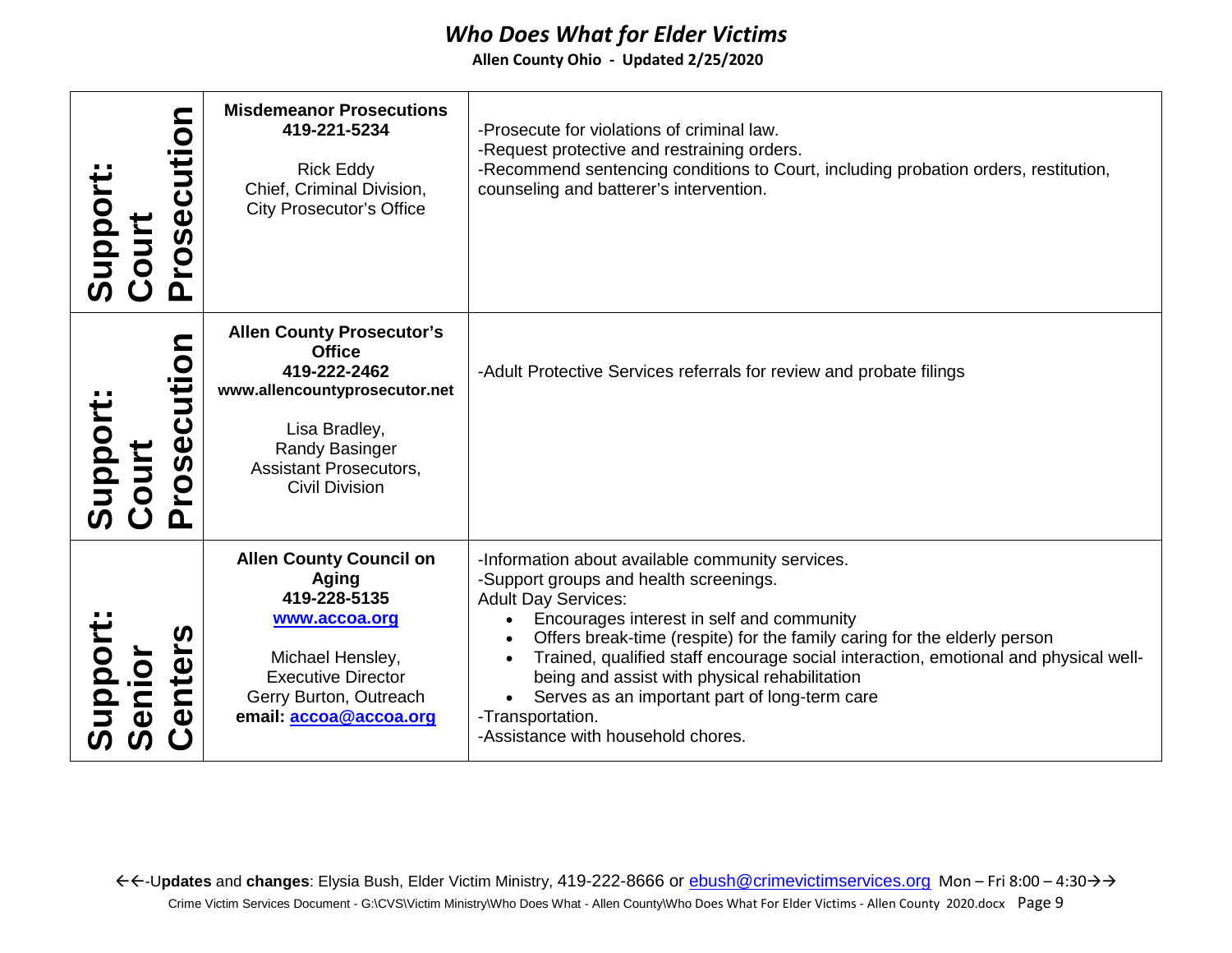| Care<br>×<br>ssessment<br>ien<br>Manager<br>Support | Area Agency on Aging 3<br><b>Aging &amp; Disability</b><br><b>Resource Center</b><br>419-222-7723<br>www.AAA3.org<br>click on Services/Program<br>Services/Passport | -Eligibility: All ages now served<br>-Personal Care Assistance for Medicaid and Non- Medicaid individuals.<br>-Intake, referral and assistance.<br>-Free in-person, long-term care consultations.<br>-Transportation - Medical and Non-medical.<br>-Home delivery meals.<br>-Health education programs: Chronic disease self management, Matter of Balance,<br>Powerful Tools for Caregivers, Healthy U: Diabetes Self Management, Chronic pain<br>self management. |
|-----------------------------------------------------|---------------------------------------------------------------------------------------------------------------------------------------------------------------------|---------------------------------------------------------------------------------------------------------------------------------------------------------------------------------------------------------------------------------------------------------------------------------------------------------------------------------------------------------------------------------------------------------------------------------------------------------------------|
| uppon<br>eekl<br><b>USOL</b>                        | <b>Elder Victim Ministry</b><br>Are You Okay Program<br><b>Stephanie Evans</b><br>Elysia Bush<br>419-222-8666                                                       | Are You Okay Program<br>-Elder will receive a call once a week.<br>-If there is no response, the emergency contact will receive a call.<br>-If elder is unable to be reached, a Sheriff's deputy or police officer will be sent to their<br>home for a wellness check.                                                                                                                                                                                              |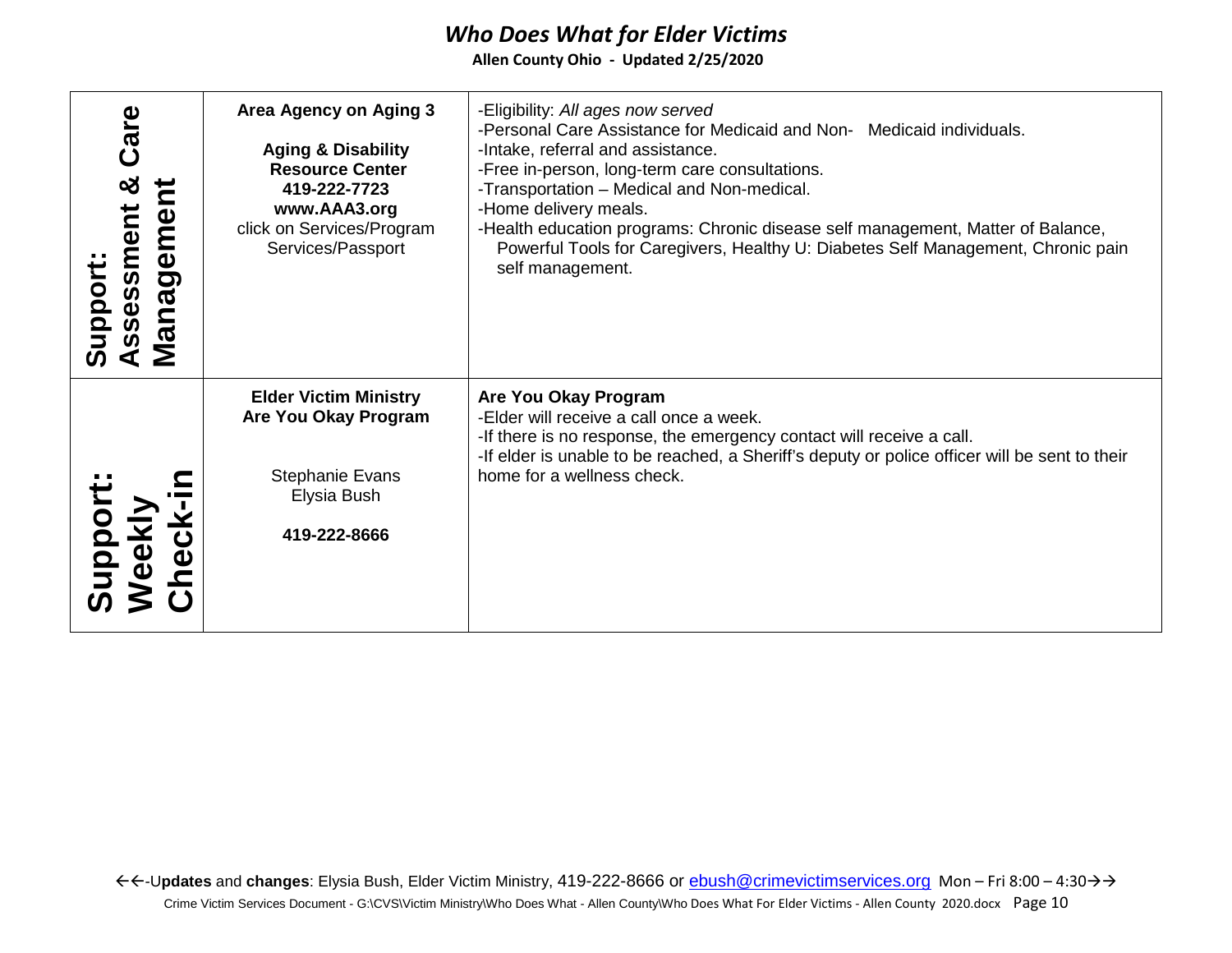| uardians<br>uppor<br>$\frac{1}{\overline{p}}$<br>$\boldsymbol{\sigma}$ | <b>Probate Court</b><br>419-223-8501<br>Judge Glenn H. Derryberry<br>Magistrate Tim Hamman                                                                                                                                     | -Issue, monitor and enforce protective orders.<br>-Order mental health and probate guardianships and conservatorships.<br>-Appoint Guardian ad Litem.                                                                                                                                                                                                                                                                                                                                                                                                                                                                                                                                                                                                                                     |
|------------------------------------------------------------------------|--------------------------------------------------------------------------------------------------------------------------------------------------------------------------------------------------------------------------------|-------------------------------------------------------------------------------------------------------------------------------------------------------------------------------------------------------------------------------------------------------------------------------------------------------------------------------------------------------------------------------------------------------------------------------------------------------------------------------------------------------------------------------------------------------------------------------------------------------------------------------------------------------------------------------------------------------------------------------------------------------------------------------------------|
| uardian<br>Support:<br>Voluntes                                        | <b>Crime Victim Services</b><br><b>Guardian Program</b><br>Director Elysia Bush<br>567-940-8258<br>ebush@crimevictimservices.org<br>Program Coordinator<br>Katie Campbell<br>567-940-8263<br>kcampbell@crimevictimservices.org | CVS Guardian program volunteers are screened, trained and appointed by Probate<br>Court as Guardian of the Person to make decisions for persons aged 18 and older who<br>are deemed legally incompetent. Volunteer guardians maintain a supportive relationship<br>with the person they're protecting. The program supports its Volunteer Guardians as<br>they make day-to-day decisions of a personal nature with arrangements for support<br>services, food, clothing, housing, medical care, and recreation for the protected person.<br>CVS staff monitor annual report deadlines and send reminders for continuing education<br>classes. Administrative assistance is also provided for each guardian's annual Guardian<br>Plan, Statement of Expert Evaluation and Guardian Report. |
| Φ<br>Ŭ<br>⊑<br>Support<br>ista<br>bo<br>$\boldsymbol{\omega}$          | <b>Legal Aid of Western Ohio</b><br><b>Stacey Hauff</b><br><b>Health &amp; Public Benefits</b><br><b>Practice Group</b><br>(419) 930-2302<br>877-894-4599 - Lima<br>888-534-1432<br>shauff@lawolaw.org<br>www.lawolaw.org      | -Public benefits, e.g., Medicaid, Medicare, food stamps<br>-Housing – Evictions from or conditions at subsidized housing or elderly projects.<br>-Education- Represent and educate parents about Suspensions, Expulsions, and Special<br>Education Services for disabled children.<br>-Elder Legal Services—Living Wills, Health Care and Financial Power of Attorney, Debt<br>Collection Abuse, and Consumer Fraud.                                                                                                                                                                                                                                                                                                                                                                      |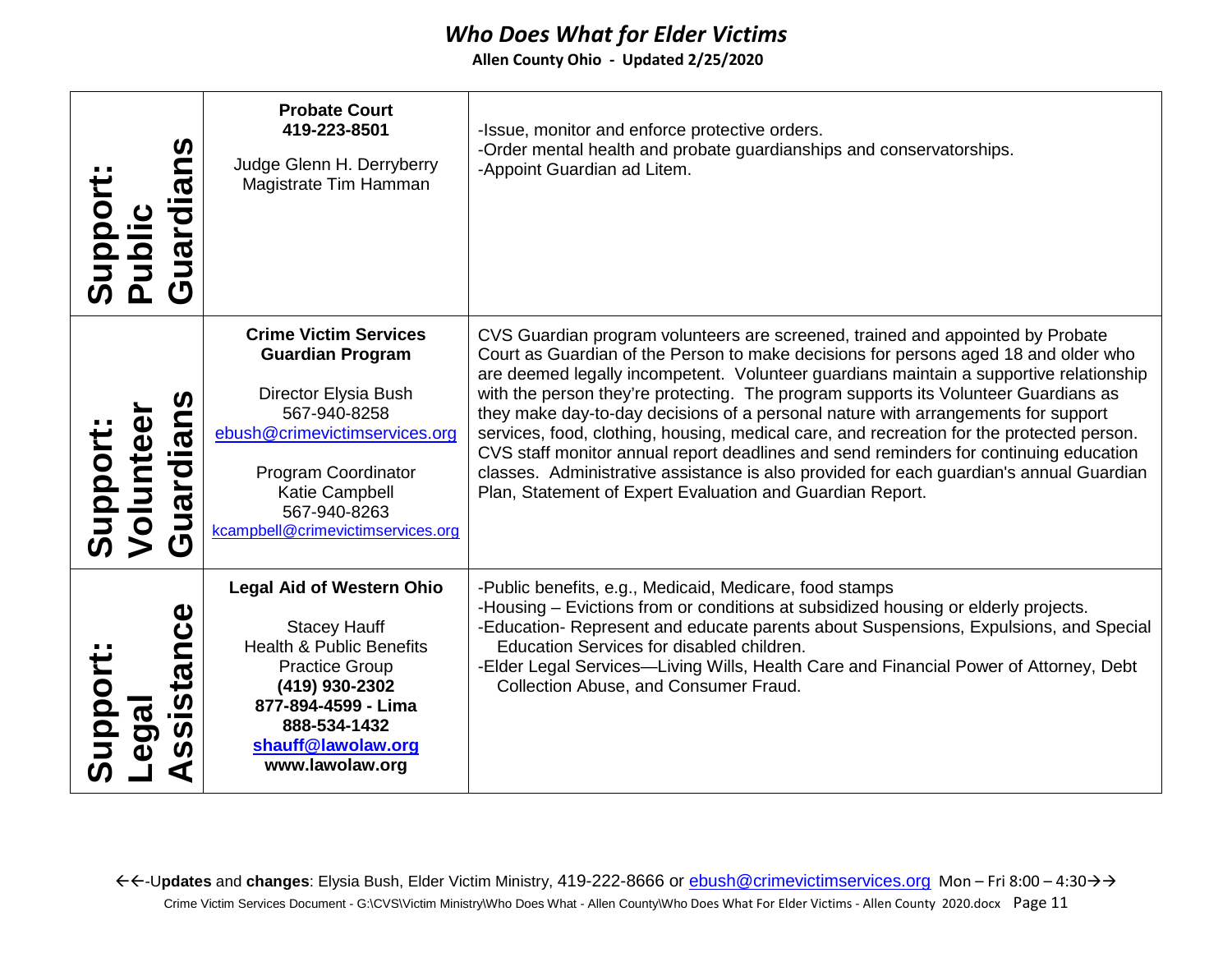| Rehabilitation:<br>Mental Health | <b>Coleman Behavioral</b><br><b>Health</b><br>799 S. Main St. Lima, OH<br>45804<br>419-229-2222 | We Care Regional Crisis Center<br>797 S. Main St. Lima, OH 45804<br>419-228-4673<br><b>Changing Seasons</b><br>136 S. West St. Lima, OH 45801<br>419-221-1988                                                             |
|----------------------------------|-------------------------------------------------------------------------------------------------|---------------------------------------------------------------------------------------------------------------------------------------------------------------------------------------------------------------------------|
|                                  | W.I.S.E. program                                                                                | W.I.S.E. program for those 60 or older and looking for an opportunity to learn how<br>to stay healthy and meet new people. Offers six lessons:                                                                            |
|                                  | <b>Mental Health</b><br><b>First Aid</b>                                                        | Learn about the aging process and how to make healthy lifestyle choices                                                                                                                                                   |
| Preventior                       | <b>PASS (Prevention Awareness)</b><br><b>Support Services)</b>                                  | Celebrate this exciting stage of life and all the benefits that come with it<br>Discuss risk factors and behaviors you should avoid to stay healthy<br>Examine how alcohol, prescription medications and over-the-counter |
|                                  | 419-549-8530<br>https://www.wecarepeople.org                                                    | medications affect seniors differently and how you can avoid problems<br>Learn how to use simple tools to help you feel more empowered about                                                                              |
|                                  | /pass<br>http://www.passaah.org/                                                                | your health and the healthcare you receive                                                                                                                                                                                |
|                                  | <b>Executive Director</b><br><b>Rick Skilliter</b>                                              | Organize this six-week program within your agency, neighborhood or family! Call<br>Jessica at jgogley@pvff.org or call 419-549-8530 x107<br>-Certify Participants in Mental Health First Aid                              |